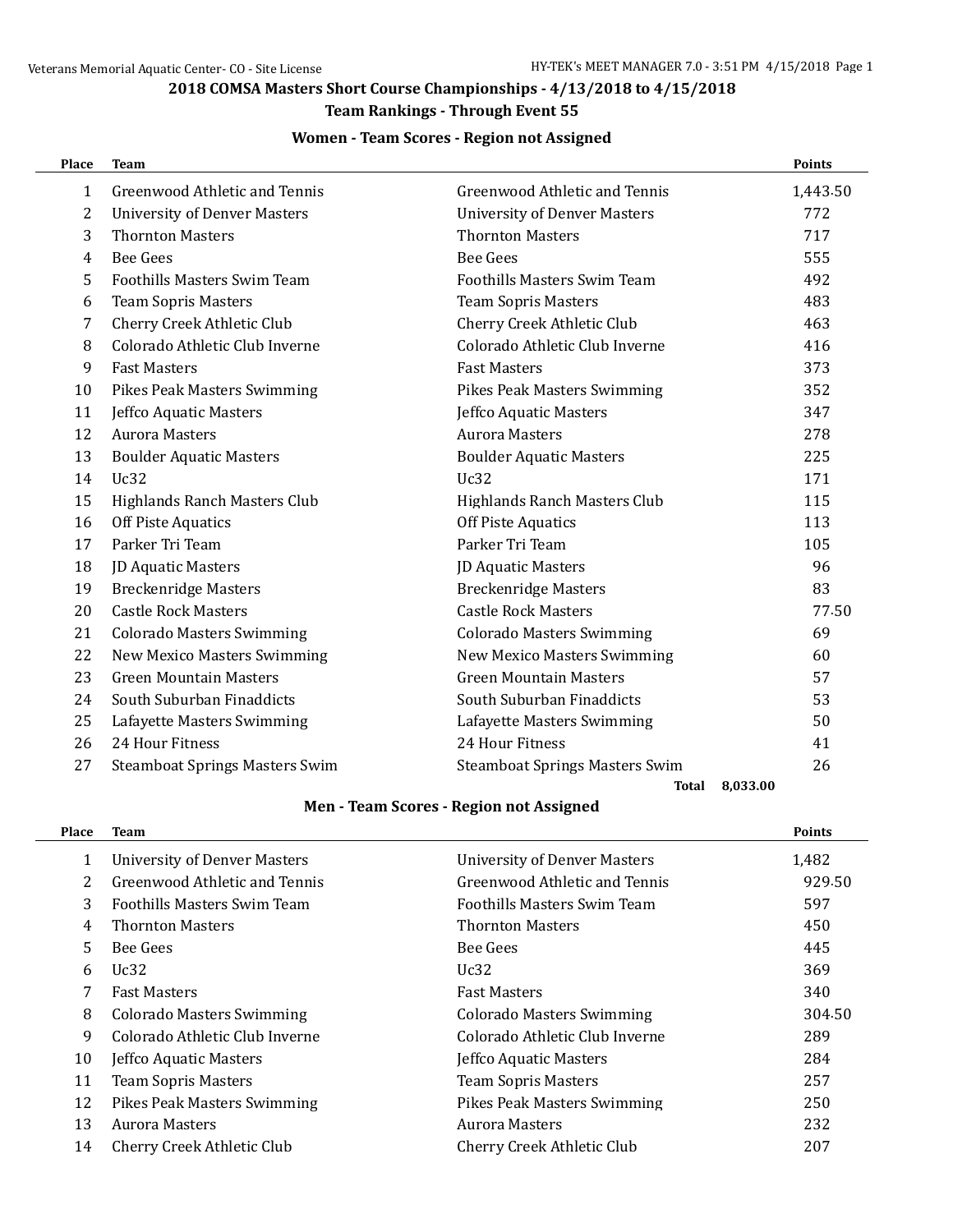# **2018 COMSA Masters Short Course Championships - 4/13/2018 to 4/15/2018**

### **Team Rankings - Through Event 55**

#### **Men - Team Scores - Region not Assigned**

| Place | <b>Team</b>                           |                                       | <b>Points</b> |
|-------|---------------------------------------|---------------------------------------|---------------|
| 15    | <b>Boulder Aquatic Masters</b>        | <b>Boulder Aquatic Masters</b>        | 151           |
| 15    | Parker Tri Team                       | Parker Tri Team                       | 151           |
| 17    | Lafayette Masters Swimming            | Lafayette Masters Swimming            | 136           |
| 18    | <b>Steamboat Springs Masters Swim</b> | <b>Steamboat Springs Masters Swim</b> | 110           |
| 19    | Highlands Ranch Masters Club          | Highlands Ranch Masters Club          | 104           |
| 20    | South Suburban Finaddicts             | South Suburban Finaddicts             | 100           |
| 21    | 24 Hour Fitness                       | 24 Hour Fitness                       | 66            |
| 21    | Off Piste Aquatics                    | Off Piste Aquatics                    | 66            |
| 23    | <b>Evergreen Masters</b>              | <b>Evergreen Masters</b>              | 61            |
| 24    | <b>Csst Masters</b>                   | <b>Csst Masters</b>                   | 42            |
| 25    | New Mexico Masters Swimming           | New Mexico Masters Swimming           | 29            |
| 26    | Ski Hi Aquatics                       | Ski Hi Aquatics                       | 28            |
| 27    | Sea Devil Swimming Masters            | Sea Devil Swimming Masters            | 25            |
| 28    | Salt Lake Masters Swimming            | Salt Lake Masters Swimming            | 18            |
| 29    | Castle Rock Masters                   | <b>Castle Rock Masters</b>            | 7             |
| 30    | Denver Athletic Club                  | Denver Athletic Club                  | 5             |
| 30    | Uc45                                  | Uc45                                  | 5             |
|       |                                       | Total                                 | 7,540.00      |

## **Combined Team Scores - Region not Assigned**

| Place        | <b>Team</b>                           |                                       | <b>Points</b> |
|--------------|---------------------------------------|---------------------------------------|---------------|
| $\mathbf{1}$ | Greenwood Athletic and Tennis         | Greenwood Athletic and Tennis         | 2,601         |
| 2            | <b>University of Denver Masters</b>   | <b>University of Denver Masters</b>   | 2,408         |
| 3            | <b>Thornton Masters</b>               | <b>Thornton Masters</b>               | 1,263         |
| 4            | Foothills Masters Swim Team           | Foothills Masters Swim Team           | 1,185         |
| 5            | <b>Bee Gees</b>                       | <b>Bee Gees</b>                       | 1,094         |
| 6            | <b>Team Sopris Masters</b>            | <b>Team Sopris Masters</b>            | 772           |
| 7            | Colorado Athletic Club Inverne        | Colorado Athletic Club Inverne        | 761           |
| 8            | Cherry Creek Athletic Club            | Cherry Creek Athletic Club            | 734           |
| 9            | <b>Fast Masters</b>                   | <b>Fast Masters</b>                   | 713           |
| 10           | Jeffco Aquatic Masters                | Jeffco Aquatic Masters                | 677           |
| 11           | Pikes Peak Masters Swimming           | Pikes Peak Masters Swimming           | 618           |
| 12           | <b>Aurora Masters</b>                 | <b>Aurora Masters</b>                 | 566           |
| 13           | Uc32                                  | Uc32                                  | 540           |
| 14           | <b>Boulder Aquatic Masters</b>        | <b>Boulder Aquatic Masters</b>        | 390           |
| 15           | <b>Colorado Masters Swimming</b>      | <b>Colorado Masters Swimming</b>      | 373.50        |
| 16           | Parker Tri Team                       | Parker Tri Team                       | 274           |
| 17           | Highlands Ranch Masters Club          | Highlands Ranch Masters Club          | 219           |
| 18           | Lafayette Masters Swimming            | Lafayette Masters Swimming            | 186           |
| 19           | Off Piste Aquatics                    | Off Piste Aquatics                    | 179           |
| 20           | South Suburban Finaddicts             | South Suburban Finaddicts             | 161           |
| 21           | <b>Steamboat Springs Masters Swim</b> | <b>Steamboat Springs Masters Swim</b> | 136           |
| 22           | 24 Hour Fitness                       | 24 Hour Fitness                       | 107           |
| 23           | JD Aquatic Masters                    | JD Aquatic Masters                    | 96            |
| 24           | <b>New Mexico Masters Swimming</b>    | <b>New Mexico Masters Swimming</b>    | 89            |